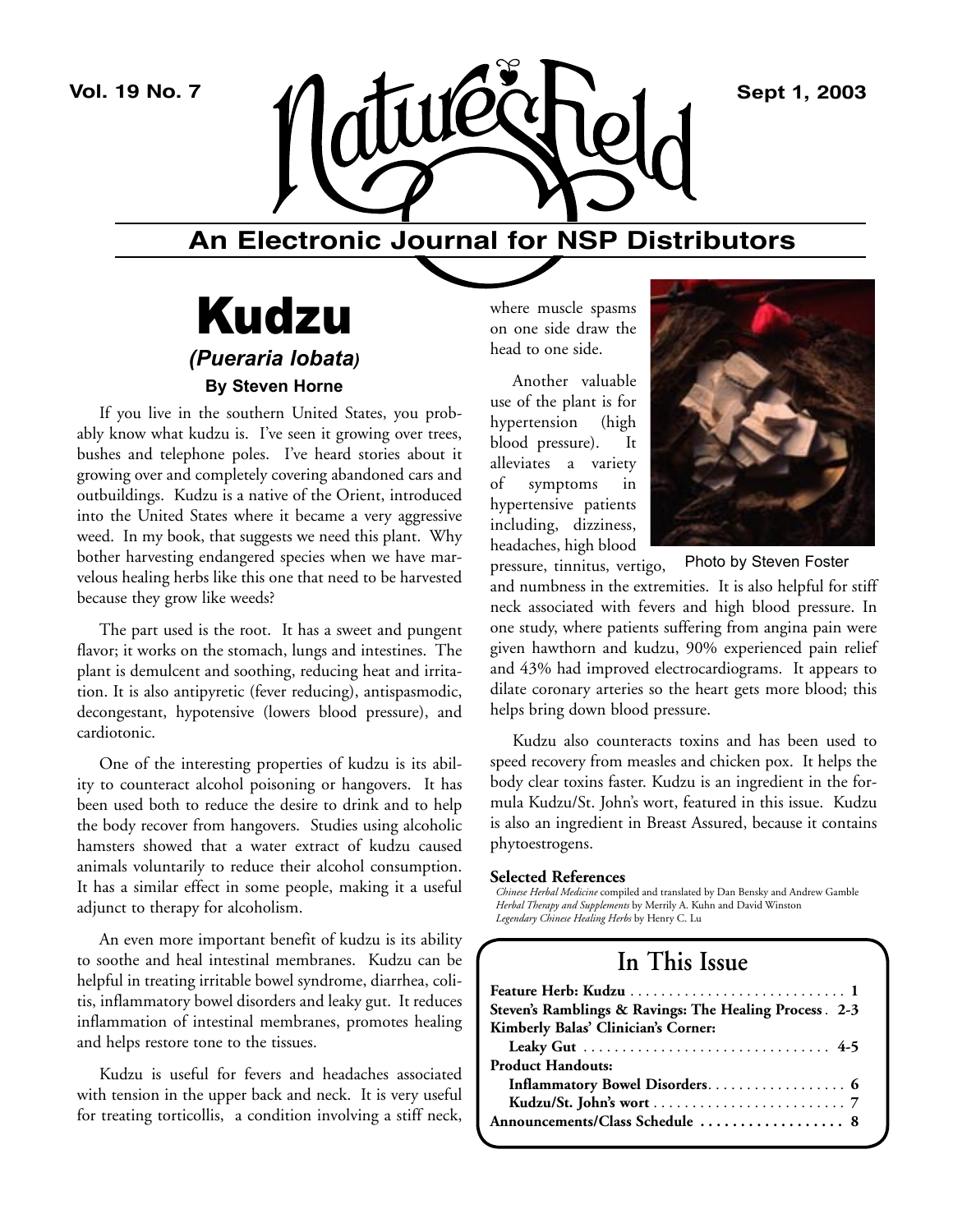

In the last issue, we discussed the process of cellular irrigation. We discussed how osmotic pressure holds the plasma in the blood stream and only allows tiny amounts of fluid to leave the circulatory system to irrigate the cells. We've also discussed the four stages of disease and their corresponding tissue states. This time, we'll begin an exploration of the process of healing.

All acute illness follows a pattern, illustrated in Figure 1. The straight line represents the normal energy level of body tissues. When tissues are exposed to an irritant of any kind, they respond by becoming hyperactive. They increase their energy output in an attempt to expel the irritant. This is the first tissue state discussed in the previous chapter—irritation.

We experience irritation as a lack of ease, which is the literal meaning of the word "dis-ease." As long as the irritant is present, the sense of dis-ease will continue to mount. If the body is strong enough, and one does not interfere with what it is trying to do, then the body will eventually mount a response that is strong enough to expel the irritation. The point when the irritant is dispelled is called the disease crisis, or "the crisis" for short.

Old-fashioned doctors who observed the natural progress of disease understood this process. Perhaps you've seen the old-time movie where the doctor leaves the patient's room and says "the crisis has passed." The crisis passes when the cause (the irritant) has been successfully eliminated. With the cause removed, the symptoms of disease immediately begin to subside, and energy levels return to normal.

On the other hand, if the body is unsuccessful in eliminating the source of irritation, then the irritant overpowers the body's coping mechanisms. As stagnation sets in, the tissue energy slips "below the line" and the system becomes progressively weaker as illustrated in Figure 2.

There are two reasons why the body may be unsuccessful in mounting a crisis. First, the body was too weak to resist the irritant and mount an effective response.



**Figure 1**

This is why building health is the foundation of preventive health care. The stronger the body is, the more easily it will resist an irritant. We call this immunity.

A second reason why the body may be unable to mount an effective disease crisis is because the crisis is suppressed with drug medications. Symptoms, such as fever, runny noses, vomiting, nausea, diarrhea, coughing, sneezing, skin eruptions, and so forth, are methods the body uses to flush the irritants that are causing inflammatory reactions.

Relieving "symptoms" is often a matter of interfering with these natural body responses. This is why drugs are usually small doses of substances that would be toxic taken in large doses. These poisons interfere with natural body processes, resulting in the appearance of a cure. Remember the analogy we used in chapter two about putting "corks" in the body's chimneys. When we do this, the body isn't really cured, and the problem is suppressed—progressively becoming a subacute, chronic or degenerative disease.

This process can be understood even better by examining what happens when a person gets food poisoning. Let's say that someone goes out to dinner at a restaurant that wasn't paying proper attention to sanitation. A few hours later, they get a queasy feeling in the stomach. Having eaten something that was beginning a process of putrification, they have ingested microorganisms that are releasing toxins into the digestive tract. These irritants are causing an inflammatory reaction, and the stomach and intestines respond by becoming overactive. Recognizing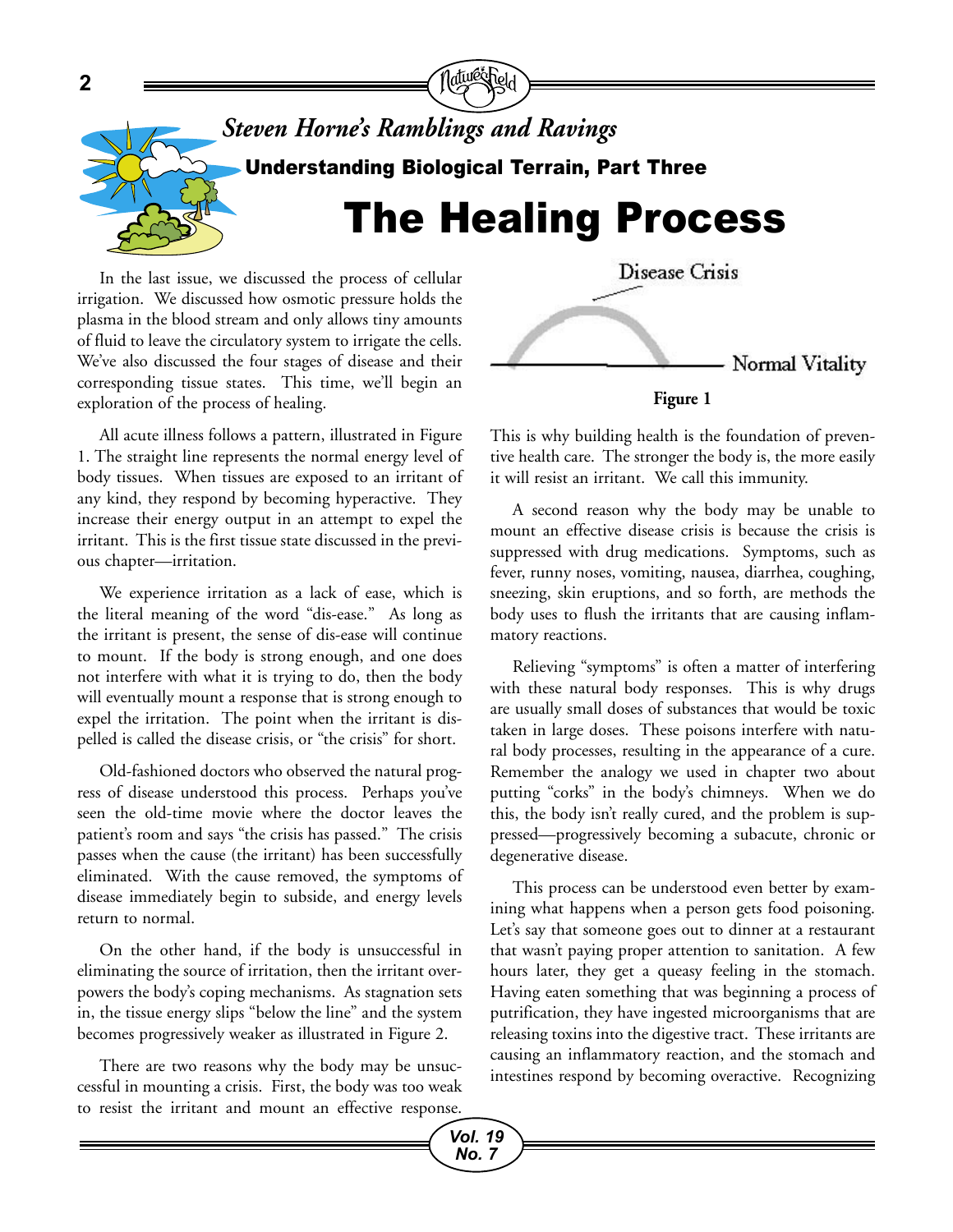

**Figure 2**

that an irritant is present, the body starts to generate symptoms.

It starts with nausea. Nausea is an attempt of the digestive tract to reverse the normal peristalsis, so that food moves upward instead of downward in the digestive tract. The nausea grows stronger and stronger as the body gathers its energies to move toward the crisis. Just at the moment when the symptoms become worse, a good thing occurs—you throw up. *Vomiting is the disease crisis* and once the crisis is passed you immediately begin to feel better.

It is obvious that the symptoms of nausea and vomiting were the efforts of the body to expel what was irritating it. They were actually functions of the immune system, working to protect the body.

Now, let's suppose that the person in this scenario could take a drug that would suppress the symptoms of nausea and vomiting. Would this help to "heal" food poisoning? Of course not. In fact, it would actually interfere with the healing process. What would really help is something that would enhance the ability to throw up, because the sooner the body is able to eject what is irritating it, the sooner the person is going to start feeling better.

Continuing with the food poisoning example, let's suppose that the person's body wasn't strong enough to eject the contents of the stomach through emesis. In this case, these irritants would pass through the entire length of the digestive tract, creating more irritation as they went. This might result in diarrhea, and if the diarrhea and vomiting combined couldn't flush the irritation, then there would be lingering sickness as the tissue energy is overcome and drops into the subacute disease state.

When the body fails to eliminate the irritant, either through insufficient strength to mount a crisis, or due to suppressing the crisis with medications, then the irritant is still present in the body. At some point the person may decide to improve her/his health. When she/he does so, she/he will begin making dietary and lifestyle changes that enhance energy. As tissues become stronger, a reversal process takes place. In other words, the body goes through the disease process in reverse.

If the person starts the healing process when the body is in a degenerative (atrophied) state, then the tissues will move through the chronic and subacute states of disease until the body is strong enough to attempt to expel the irritant again. If the process of getting rid of these irritants is gradual, the symptoms of this reversal process may be mild. Sometimes, however, the body will recreate the original acute symptoms. This condition has been called the healing crisis.

The reversal process in natural healing was laid down by a homeopathic physician, named Constantine Hering, and has become known as Hering's Law of Cure. Hering's Law states:

### *All cure comes from within out, From the head down, And in reverse order as the symptoms have appeared in the body.*

I've had many personal experiences which validated Hering's Law of Cure. In the next issue, I'll share some of these experiences and explain the difference between a healing crisis and an aggravation of symptoms.

**Steven H. Horne is a past president and professional member of the American Herbalists Guild, a certified iridologist with the International Iridology Practitioners Association, and a gifted teacher and consultant in the field of natural health care. He is president of Tree of Light Publishing.**

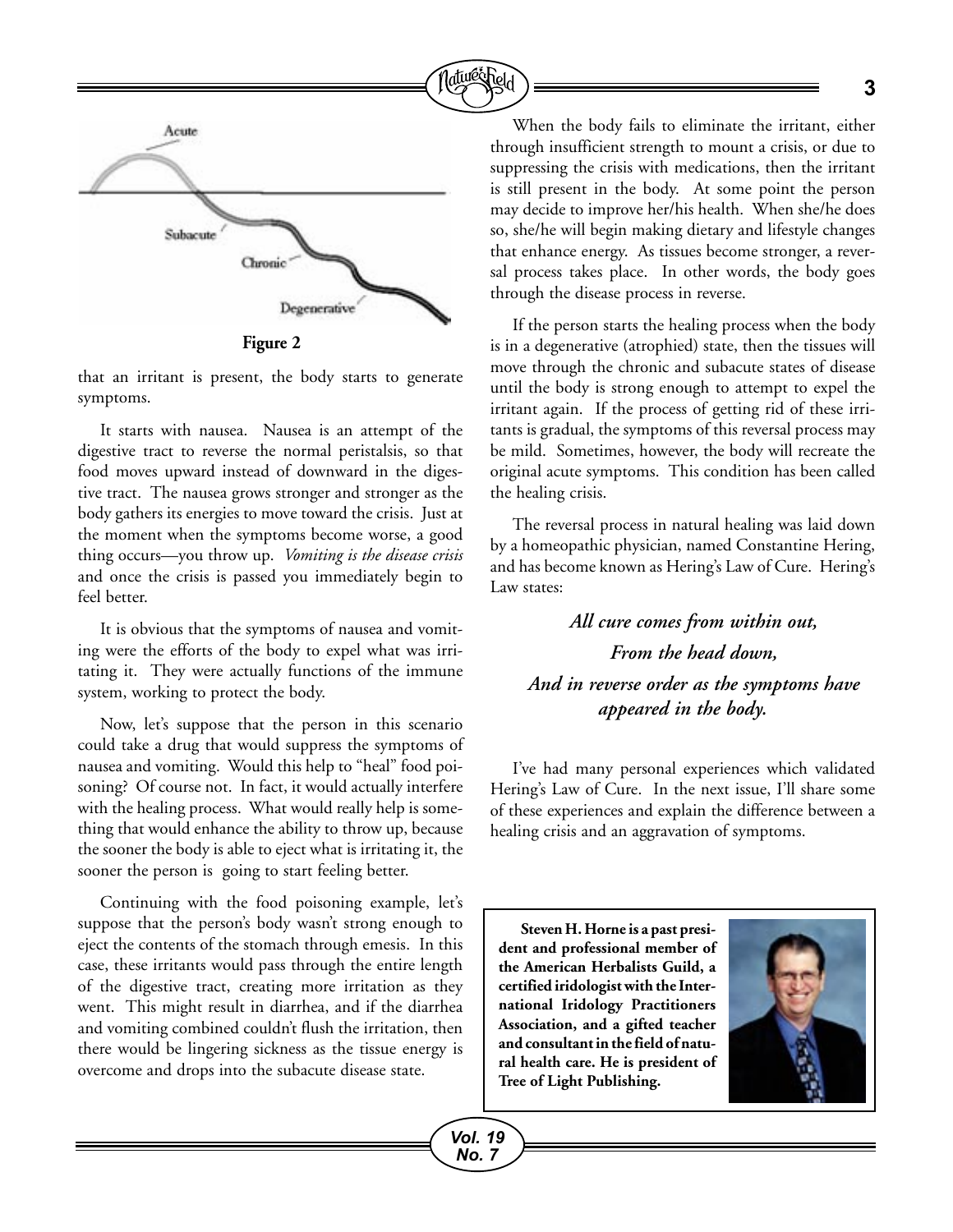

Can you explain what leaky gut is?

#### *Sharlene*

Leaky Gut Syndrome (LGS) is a major cause of disease and dysfunction and is the root cause of many other health problems. At least 50% of chronic complaints, as confirmed by laboratory tests, have the foundation of LGS.

In LGS, the epithelium on the villi of the small intestine becomes inflamed and irritated, which allows metabolic and microbial toxins of the small intestines to flood into the blood stream. This event compromises the liver, the lymphatic system, and the immune response, including the endocrine system. It is often the primary cause of the following: irritable bowel, fungal disorders, fibromyalgia, and inflammatory joint disorders including rheumatoid arthritis. It also contributes to PMS, uterine fibroids, and breast fibroids. It has also been linked with learning disabilities and behavioral problems in children, and with food allergies. Leaky gut syndrome is often the real basis for chronic fatigue syndrome and pediatric immune deficiencies.

Antibiotics have been the primary cause, but non-steroidal anti-inflammatory drugs (NSAIDs) are a major secondary cause. Antibiotics also damage the intestines by fostering the growth of *Candida albicans* and other pathogenic fungi and yeast. This overgrowth of yeast, more than any other factor, precipitates leaky gut syndrome. In a healthy situation, the small intestine epithelium maintains tight cell junctions, which contributes to the physical barrier involved in intestinal absorption. In addition to the physical barrier, there is an important chemical barrier within the mucus that contains immune agents which neutralize any toxins that come in contact with the intestinal lining.

Candida exudes an aldehyde secretion that causes small intestine epithelial cells to shrink. This allows intestinal toxins to infiltrate through the epithelium and into the blood. The secondary barrier—immune agents in the epithelial mucus—remain the sole agent for neutralization. Eventually, the immune system becomes exhausted by this continual challenge.

Many people have an erroneous belief that the candida itself enters the blood stream, allowing it to be deposited elsewhere, such as the brain. Unless the immune response is completely depleted, as in AIDS, candida is quickly destroyed in the blood. The real damage done by candida is to the intestinal epithelial barrier, allowing the absorption of serious toxic agents and chemicals, which then enter the bloodstream and affect numerous organs, including the brain.

When the integrity of the intestinal barrier has been compromised, intestinal toxins are not the only pathogens to be absorbed. The barrier, in a healthy state, selectively allows digested nutrients to enter the small intestine when all is ready. With leaky gut, nutrients can be absorbed before they are fully digested. The body's immune response, through specific antigen-antibody markers, will tag some of these food particles as foreign irritants. Every time that particular foodstuff touches the epithelia, an inflammatory immune response is mounted which further damages the epithelial lining. What started as a candida irritation with shrinking of the cells has now been complicated with active inflammation every time a particular food is eaten. Food allergies are a common problem, secondary to candida, and if present, will maintain the leaky gut continuously, even if the candida is eradicated.

The most common food allergies are dairy, eggs, gluten grains (wheat, triticale, rye), corn, legumes (especially soy and peanuts), and nuts. There are seldom real allergies to meat, rice, millet, vegetables, or fruit, although an allergy to garlic is not uncommon. We have to distinguish a real allergy—that which causes a histamine inflammatory reaction at the site of the small intestine (SI) epithelia—from food sensitivity, which may cause uncomfortable symptoms, but is seldom damaging. Sensitivities are usually due to low stomach acid or insufficient pancreatic enzyme secretion, i.e., poor digestion.

In the healing of the intestinal lining, exposure to a significant allergen can sabotage the treatment. For example, one may be very good at restricting wheat, dairy and eggs, but then compromises the treatment by eating peanut butter.

The metabolic and microbial toxins that enter the bloodstream because of leaky gut end up in the liver, which has the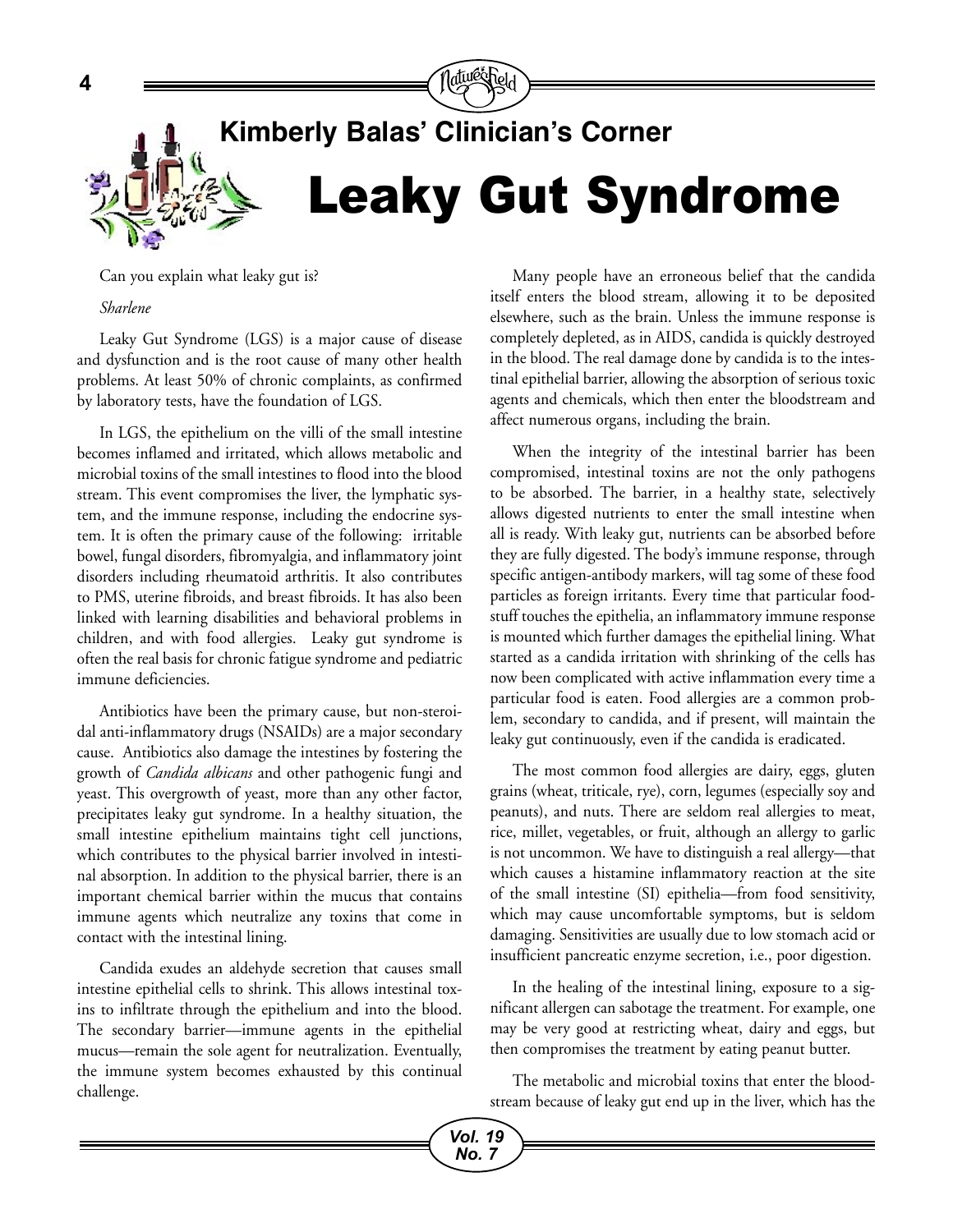

job of detoxifying and discharging the poisons. Under normal conditions, the liver is taxed just by processing the daily metabolic wastes created by cell and organ activity. Imagine the further load created by dumping serious intestinal toxins on a regular basis. There is a point when the liver becomes saturated; it cannot further detoxify the poisons, and the poisons (toxins) are allowed to enter the general blood circulation. The blood has sophisticated mechanisms for preserving chemical homeostasis, and will diffuse as much of the toxic chemicals and physical debris into the interstitial fluids as is possible.

From here the lymphatic system will attempt to collect and neutralize the toxins, but, unable to send the toxins to the liver, the whole body starts to become toxic. In this environment, microbes flourish, which can cause chronic lymphatic swelling, especially in children. Over a period of time, toxins will be forced into distal connective tissue around muscles and joints, causing fibromyalgia, or into the cells, which can precipitate genetic mutation and ultimately cancer.

The immune system is stressed by leaky gut in three major ways. First is at the site of the intestinal mucosa. As toxins and food antigens brush up against the mucosa, the immune system mobilizes to neutralize the toxins. Normally, much of this work would have been done by beneficial bacteria, but the friendly flora have been destroyed by antibiotics. For toxins that make it to the mucosa, the body will tag them with a chemical secretory IgA (SIgA), which attracts macrophages and other white blood cells to consume the toxins. It is not long before this immune response is overwhelmed and depleted. This can be measured directly with a stool or saliva test for the intestinal SIgA level.

The second stressor occurs in the liver and lymphatic system, which are also overwhelmed. This weakens the immune response. The third stressor is a consequence of the second. As the immune response diminishes, more microbes (viruses, bacteria, and fungi) multiply, allowing for a state of chronic infection. What might be tagged as a viral infection, such as Epstein-Barr virus for Chronic Fatigue Syndrome, is actually an opportunistic infection taking advantage of a weakened immune system.

The most important organ in the production of immune agents seems to be the adrenal gland, and leaky gut syndrome slowly diminishes adrenal function. In the early and middle stages, there is actually an adrenal excess, as measured by excess cortisol output. Eventually, cortisol levels drop, and one now experiences adrenal exhaustion.

Candida flourishes when the terrain in the intestines favors it. Just killing candida is usually not successful, because the chemistry and vitality of the terrain has not been normalized, and candida returns. The terrain of the small intestine requires proper pH and electromagnetic resonance. The idea that lactobacillus supplementation is all that is required after antibiotics is somewhat delusional; in fact most of the lactobacillus from supplementation does not survive in the intestine, due to poor terrain.

Leaky gut syndrome has various components, all of which must be evaluated and addressed. First, ongoing irritants to the small intestine mucosal lining (fungus, food allergens, and NSAIDs) need to be identified and neutralized. Second, nutrients and herbs are required to promote healing of the epithelial lining. Third, and perhaps the key link, the liver needs to be supported. Fourth, the lymphatics and interstitial fluids need to be detoxified. Fifth, the immune and endocrine systems need to be balanced and supported. And sixth, the stomach and pancreas needs to be supported, if necessary.

The therapy for healing leaky gut syndrome takes between four and eight months. Here are some of the products that may be helpful. Each case requires careful evaluation, selecting remedies appropriate to the individual's specific needs.

I have found Kudzu/St. John's Wort very effective for leaky gut. Gastro Health, Spleen activator, probiotics and Small Intestine Detox may also be helpful. Astringent herbs, such as yarrow, oak bark and red raspberry can help tone the intestinal lining. Herbs to eradicate yeast overgrowth and intestinal parasites may be helpful, including Yeast/Fungal Detox and ParaCleanse with Paw Paw. Anti-inflammatory herbs like licorice and chamomile can be helpful. Intestinal Soothe and Build will also help reduce gut inflammation and ease leaky gut symptoms. HistaBlock can reduce allergic reactions.

**Kimberly D. Balas has an N.D. from Clayton College and a Ph. D. in Bioelectrical Engineering. She is a professional iridologist with the International Iridology Practitioners Association and an instructor in NSP's NHC program.An excellent teacher and consultant, she resides in Melbourne, Fl.**

*Vol. 19 No. 7*

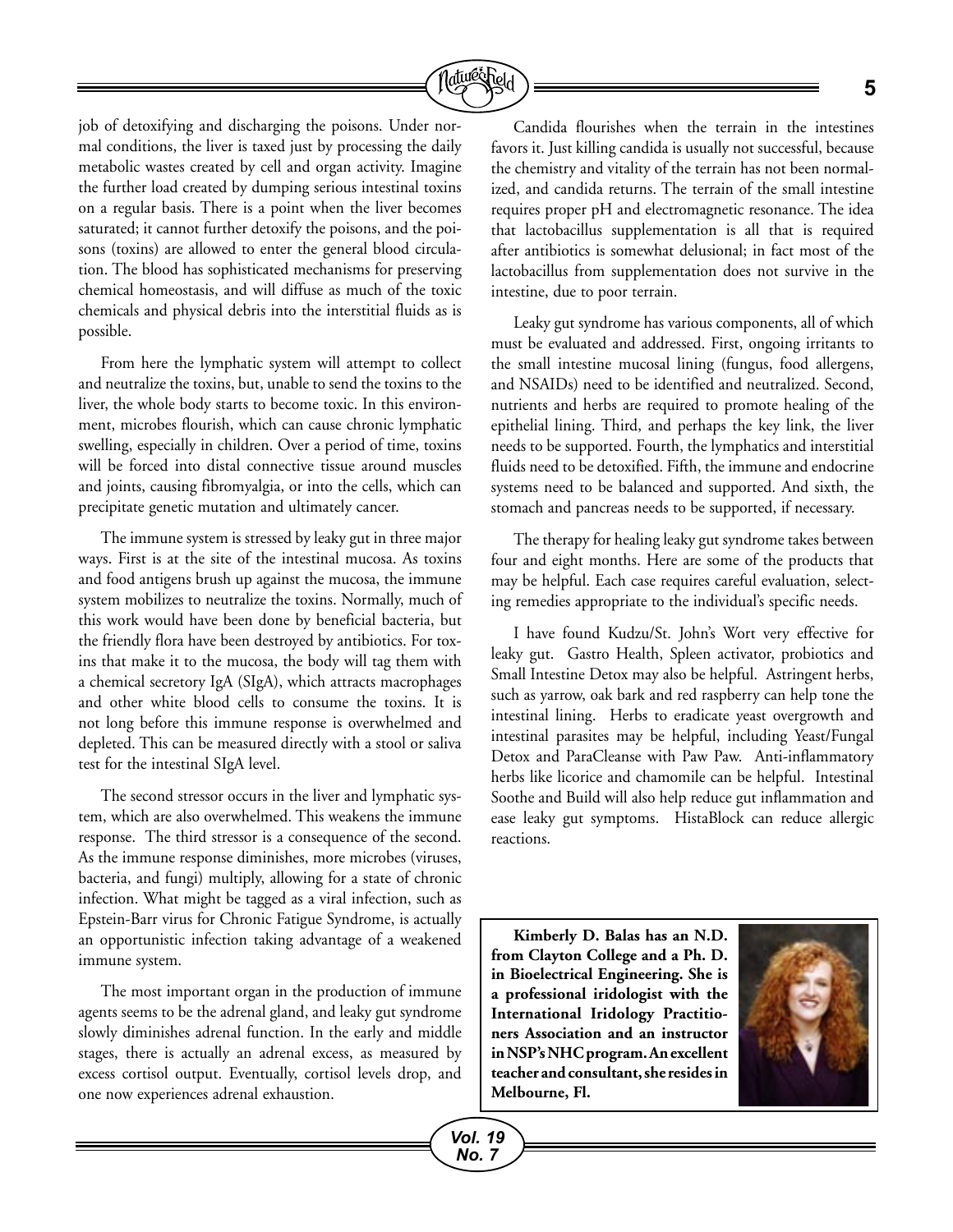

# **Inflammatory Bowel Disorders**

**Natural Remedies for Crohn's, Colitis, and Leaky Gut Syndrome**

Modern medical research is confirming what traditional healers have been saying for years—there is a link between intestinal problems and chronic illness. Research has connected problems like arthritis, allergies, eczema and other skin diseases, some cancers, asthma, and even "mental" diseases like depression, ADHD, and schizophrenia with intestinal inflammation.

Intestinal inflammation is caused by chemical damage to the linings of our digestive tract. It creates abdominal pain and discomfort, bloating or swelling, and other symptoms of indigestion. Repeated irritation of these membranes damages them and creates chronic inflammatory bowel disorders and a condition known as leaky gut syndrome.

Leaky gut syndrome occurs when inflammation makes the intestinal membranes more porous. This allows toxins—materials that should be retained in the intestines for elimination—to be absorbed into the bloodstream and lymph. It's like having gaps in your defensive front line. The "enemy," or toxins, are able to slip past your outer defenses.

A leaky gut forces the immune system in the intestinal area to work harder. It weakens the body's defenses and makes a person more prone to food allergies and hayfever. Toxins absorbed into the lymphatic system increase lymphatic swelling and contribute to respiratory problems. These toxins also put stress on the liver, glands and nerves.

A major cause of intestinal inflammation and leaky gut is antibiotics. The intestines contain several pounds of friendly microorganisms that live in a symbiotic relationship with the body. Antibiotics upset the balance of these microbes and increase the risk of inflammation and gut leakage by promoting yeast overgrowth. Yeast exudes an aldehyde secretion that causes swelling (inflammation) in the lining of the small intestine.

Other causes of intestinal inflammation include food allergies, anti-inflammatory drugs (NSAIDS), birth control pills, antacids, heavy metals, smoking, nitrates, MSG and chlorinated water. Another possible cause are microbes (such as H. pylori) and intestinal parasites.

Common food allergens include dairy foods and grains containing gluten (wheat, triticale, and rye, but not buckwheat). Other common food allergens include eggs, legumes (especially soy and peanuts) and nuts. A good place to start is to learn your blood type and avoid foods which are incompatible with it.

 The Journal of Immunology in 1991 published a very practical approach to treating intestinal inflammation using four Rs—Remove, Replace, Reinoculate, and Repair.

#### **For Educational Purposes Only** | Distributed by:

Seek appropriate professional assistance for all serious health problems. Handout prepared by Tree of Light Publishing P.O. Box 911239, St. George, UT 84791 (www.treelite.com) ©2003 May be reproduced provided it is not altered in any way.

#### **Step One: REMOVE the Irritants**

The first step to healing the intestines is to remove the irritants that are creating the inflammation. Yeast/Fungal Detox can help get rid of yeast. Gastro Health is beneficial for overcoming H. pylori infections. For parasites, Para-Cleanse with Paw Paw is the best choice.

#### **Step Two: REPLACE Digestive Enzymes**

Enzymes help the body break down food efficiently, which results in less intestinal irritation and better absorption of nutrients. Proactazyme Plus, taken with meals, is effective for most people. If protein foods are particularly hard to digest, then Protease Plus should also be taken. Small Intestine Detox contains the protein digesting enzyme pepsin, in a base of the mucilaginous herb marshmallow. These ingredients deliver the enzymes to the small intestine where they can help to break down accumulated poorly digested protein materials and promote healing of the intestinal membranes.

#### **Step Three: REINOCULATE Friendly Organisms**

The friendly microorganisms in one's intestinal tract are very important to our health and well-being. Probiotics (friendly microbes) help to reduce waste acids, prevent harmful bacterial infections, block mutation of intestinal cells, produce short chain fatty acids needed for cell health, and reduce food sensitivities.

L. Reuteri can aggressively knock out yeast and other unfriendly microbes, paving the way for friendly microbes to reestablish themselves. Probiotic Eleven is an excellent formula for replacing intestinal flora.

#### **Step Four: REPAIR the Leakiness**

Fiber is the most important thing needed to repair gut permeability. Soft, soluble fiber products absorb toxins from the intestinal tract and reduce irritation. For intestinal inflammation of any kind, one of the most dependable formulas is Intestinal Soothe and Build. This formula not only soothes inflammation and irritation, it also helps to tone up the intestines and reduce the leakiness. Other products that can soothe intestinal irritation include Kudzu/St. John's wort, licorice, chamomile, wild yam, and CLT-X.

#### **Selected References**

*Prescription for Nutritional Healing* by James F. Balch and Phyllis A. Balch *The ABC+D Approach to Natural Healing* by Tree of Light Publishing *The Encyclopedia of Natural Healing* by Siegfried Gursche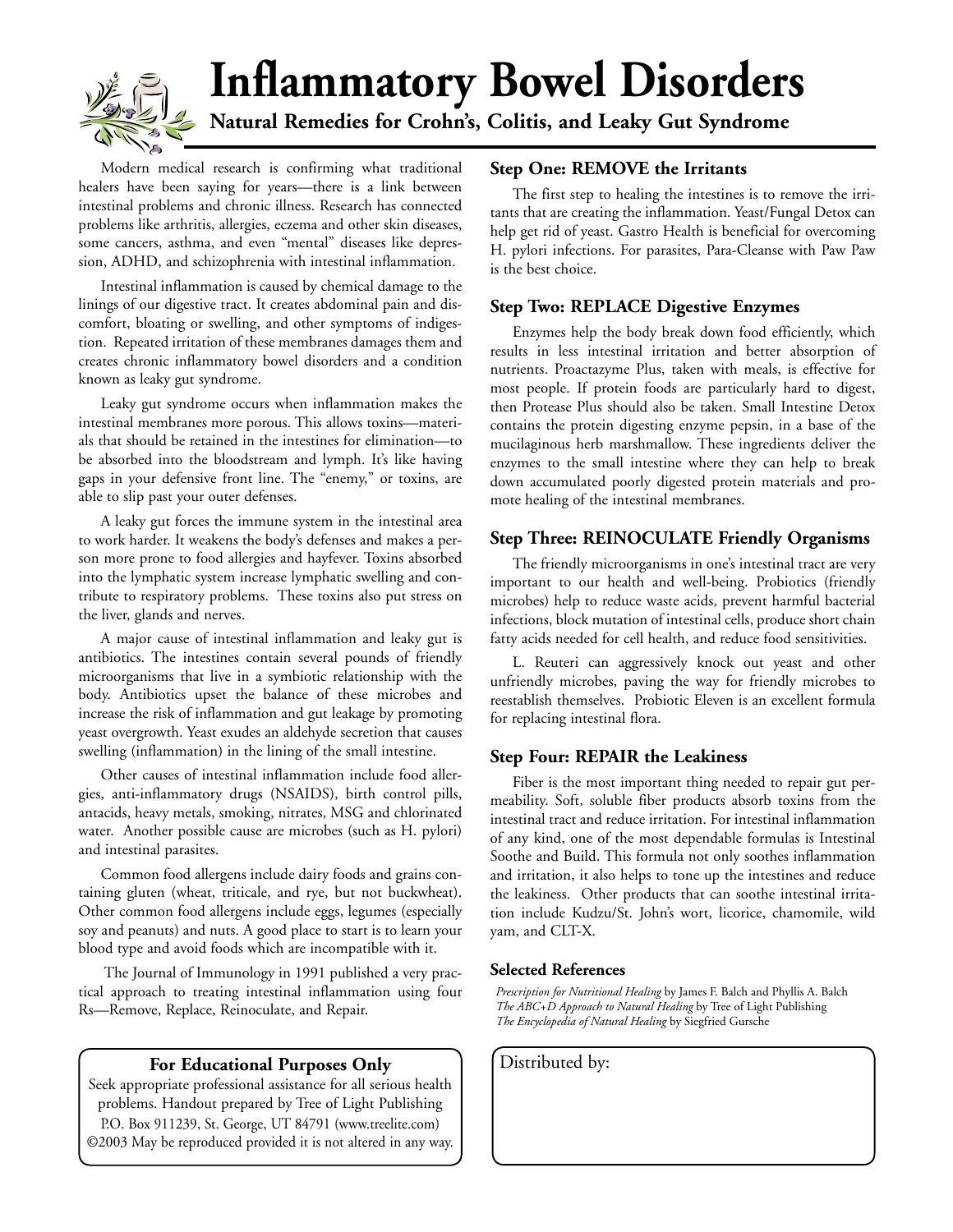

## **Kudzu/St. John's Wort Herbal Formula for Alcoholism and Intestinal Inflammation**

Kudzu/St. John's wort is a formula with a variety of benefits. It is a mild antidepressant remedy and benefits the nervous system in helping to overcome addictions, especially to alcohol. The formula also benefits the gastrointestinal tract, helping to restore bowel tone, improve digestion and reduce gut inflammation. Irritated, inflamed digestive tract membranes lose some of their ability to filter toxins in the intestines and prevent them from entering the blood stream and lymphatics—a condition known as leaky gut syndrome. Kudzu/St. John's wort is an excellent formula for helping repair gut "leakiness." Since the majority of serotonin (a neurotransmitter that elevates mood) is produced in the intestines, this helps explain the formula's ability to alleviate mild depression.

Some of the potential uses for Kudzu/St. John's Wort include: treating alcoholism and hangovers; easing intestinal inflammation and repairing leaky gut (preferably used in combination with Intestinal Soothe and Build and/or Irritable Bowel Fiber); relaxing muscle stiffness, especially in the neck; relieving mild depression, anxiety or headaches; and reducing fevers.

There are three ingredients in this formula, St. John's wort, Kudzu and alfalfa. Here is what each of these herbs does:

#### **St. John's wort**

This herb is an abundant weed in the United States and Europe. In recent years it was widely promoted as a remedy for mild to moderate depression, but this is only one benefit of this powerful medicinal plant. It is a very valuable remedy for the nervous system, helping to promote rapid healing of damaged nerves. It has been used for helping spinal and head injuries to heal, as well as nervous conditions such as sciatica, neuralgias, and Bell's palsy. It is used both topically and internally for these problems. Besides easing depression, St. John's wort also helps ease anxiety.

St. John's wort is a mild astringent, and has been used to treat diarrhea. It increases blood flow to damaged tissues, helping tone and heal them. It has been applied topically to speed the healing of wounds, burns, and sunburn. Another valuable property of St. John's wort is its antiviral action. It has been used for herpes, mononucleosis, and flu.

A little known benefit of St. John's wort is its ability to harmonize digestive function. It appears to act by regulating the solar plexus, a bundle of nerves that controls digestive organs. It decongests the liver and soothes and heals the stomach and

#### **For Educational Purposes Only** | Distributed by:

Seek appropriate professional assistance for all serious health problems. Handout prepared by Tree of Light Publishing P.O. Box 911239, St. George, UT 84791 (www.treelite.com) ©2003 May be reproduced provided it is not altered in any way. intestines. It works well for people who suffer from digestive upset associated with fear, worry or nervous exhaustion.

#### **Alfalfa**

A highly nutritious herb, alfalfa is rich in trace minerals, vitamins, and amino acids. It has been called the father of all foods. It has a nourishing effect on body tissues and promotes tissue growth and repair. It has a mild anti-inflammatory and blood thinning action, which makes it useful for arthritis and gout. It has also been used as a digestive tonic, to improve appetite and digestive function.

#### **Kudzu**

Kudzu, a member of the legume family, is a native of the Orient and was introduced into the Southern United States where it has become a very aggressive weed. It grows over bushes and trees, choking them. The root, however, has some wonderful medicinal qualities. It is demulcent and cooling, helping to reduce fever and inflammation. In traditional Chinese medicine it was used to clear heat from the body, easing fever, headache, stiffness in the upper back and neck, and general muscle pain. It has also been used in Chinese medicine for diarrhea.

Western herbalists have discovered kudzu is very valuable for irritable bowel syndrome, colitis and leaky gut. It reduces intestinal inflammation, especially when combined with herbs like yarrow, wild yam or chamomile.

In laboratory studies, alcoholic hamsters voluntarily reduced their consumption of alcohol when given a water extract of kudzu. It has also clinically helped some people to reduce (not stop) their alcohol consumption. It also helps with recovery from hangover.

#### **Suggested Use**

Suggested dosage is 1 capsule three times daily. For alcoholism, add Milk Thistle Combination. For digestive problems and leaky gut, take with Intestinal Soothe and Build or Irritable Bowel Fiber.

#### **Selected References**

*Legendary Chinese Healing Herbs* by Henry C. Lu. "Oriental Alcohol Antidote," *HerbalGram No 23*, Summer 1990, page 17. *Herbal Therapy and Supplements: A Scientific and Traditional Approach* by Merrily A. Kuhn and David Winston. *The Book of Herbal Wisdom* by Matthew Wood *A Handbook of Native American Plants* by Alma R. Hutchens *Chinese Herbal Medicine* by Daniel P. Reid.